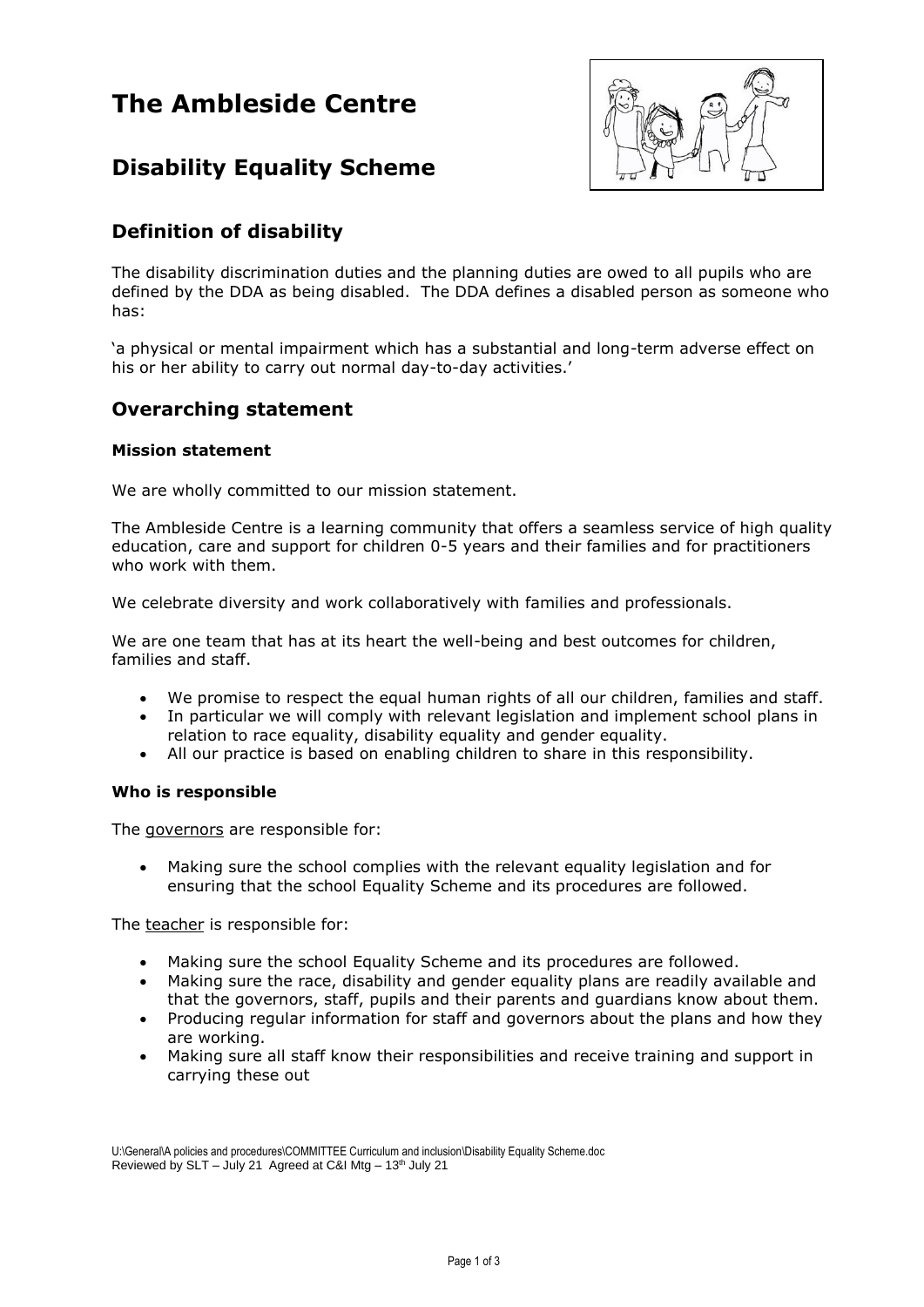Taking appropriate action in cases of harassment and discrimination, including racist bullying, homophobic bullying and bullying related to gender or disability.

All staff are responsible for:

- Dealing with racist, homophobic and other hate-incidents.
- Being able to recognise and tackle bias and stereotyping.
- Promoting equal opportunities and good race relations.
- Avoiding discrimination against anyone for reasons of ethnicity, disability or gender.
- Keeping up to date with the law on discrimination.
- Taking up training and learning opportunities.

The head teacher is responsible overall for:

Dealing with reports of hate-incidents.

Visitors and contractors are responsible for:

• Knowing and following our Equality Scheme.

Policies in place to meet requirements of the Disability Discrimination Act:

- Anti-bullying
- Equal Opportunities policy including Race Equality, Gender and Disability
- Equal Opportunities Summary
- Medication Policy appendix A: Meadows, B: Pastures, C: Clinical Procedures
- Add staff memo
- Inclusion Policy
- Supporting Personal Development of Continence

## **Annexe 1**

### **Definition of the terms:**

- 'Physical impairment' includes sensory impairments
- 'Mental impairment' includes learning difficulties and an impairment resulting from or consisting of a mental illness.
- 'Substantial' means 'more than minor or trivial' and
- 'Long-term' is defined as 12 months or more

### **Mental and physical impairments**

The definition includes a wide range of impairments, including hidden impairments such as dyslexia, autism, speech and language impairments, Attention Deficit Hyperactivity Disorder (ADHD). These are all likely to amount to a disability, but only if the effect on the pupil's ability to carry out normal day-to-day activities, such as cancer, multiple sclerosis and HIV/AIDS are included before they have an effect on the pupil's ability to carry out normal day-to-day activities.